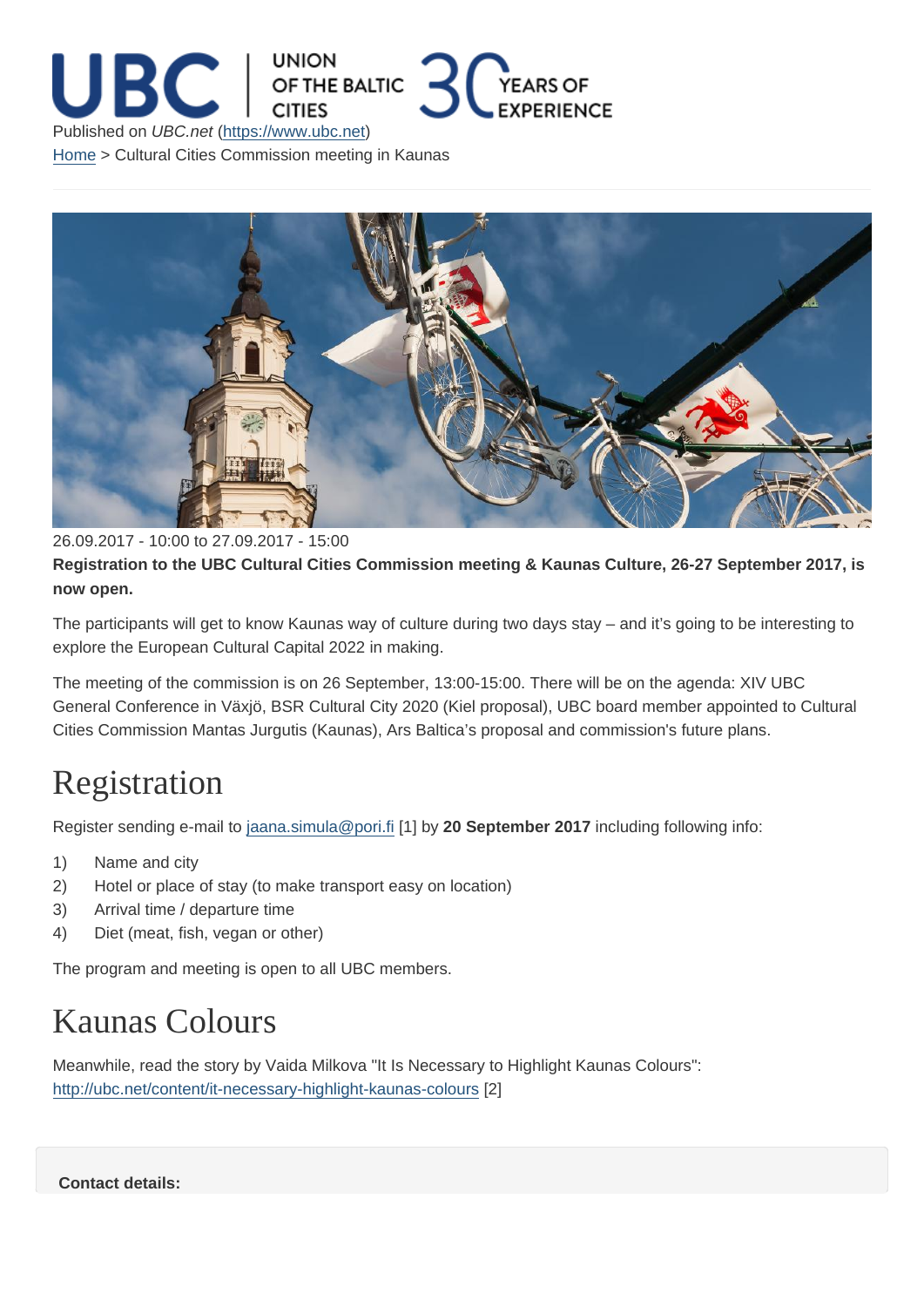Chairperson of the Commission The City of Pori Porin kaupunki Hallituskatu 9 A FIN-28100 Pori Finland Tel. +358 44 7011251 e-mail: jaana.simula@pori.fi [1]

Docum[ents:](mailto:jaana.simula@pori.fi) 

Invitation from the Mayor of Kaunas [3] Programme & practical information [4] Summary of the meeting [5] [Union of the Baltic](https://www.ubc.net/sites/default/files/invitation_from_the_mayor_of_kaunas_0.pdf) Cities

**Secretariat** Wa?y Jagiello?skie 1 80-853 Gda?sk Poland

tel. +48 58 301 09 17 tel. +48 58 301 91 23

E-mail to the UBC secretariat

[Old UBC website](mailto:info@ubc.net) 

**[UnionoftheBalticC](http://archive.ubc.net)ities** 

[@UBC\\_BSR](https://www.facebook.com/UnionoftheBalticCities)

[Union of the B](https://twitter.com/UBC_BSR)altic Cities (UBC)

[UBC in Flickr](https://www.linkedin.com/company-beta/1361849/)

[Source URL:](https://www.flickr.com/photos/140292678@N08) https://www.ubc.net/ubc-events/cultural-cities-commission-meeting-kaunas Links

[1] mailto:jaana.simula@pori.fi

[2] http://ubc.net/content/it-necessary-highlight-kaunas-colours

[3] https://www.ubc.net/sites/default/files/invitation\_from\_the\_mayor\_of\_kaunas\_0.pdf

[4] https://www.ubc.net/sites/default/files/programme\_and\_practical\_info.pdf